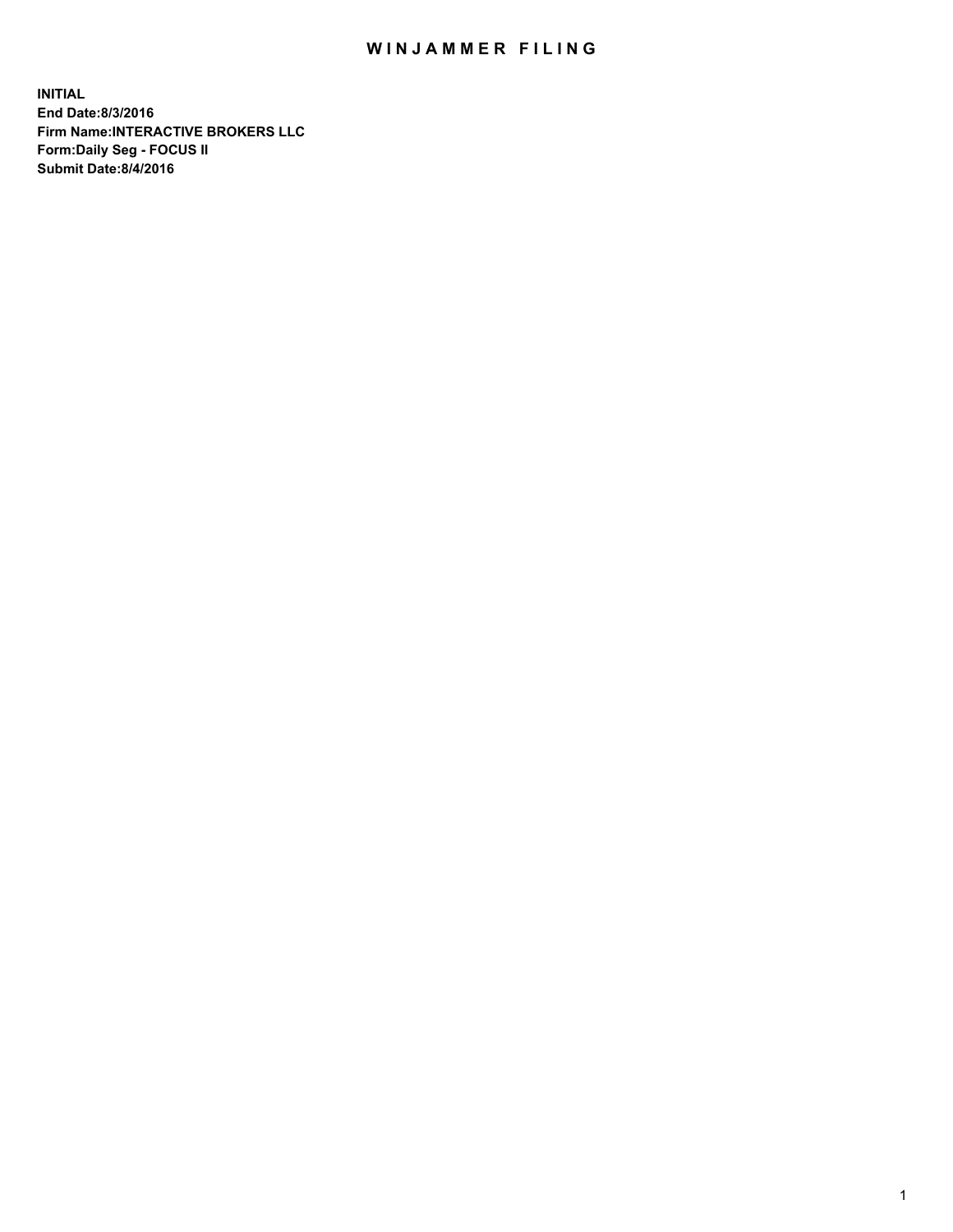## **INITIAL End Date:8/3/2016 Firm Name:INTERACTIVE BROKERS LLC Form:Daily Seg - FOCUS II Submit Date:8/4/2016 Daily Segregation - Cover Page**

| Name of Company<br><b>Contact Name</b><br><b>Contact Phone Number</b><br><b>Contact Email Address</b>                                                                                                                                                                                                                          | <b>INTERACTIVE BROKERS LLC</b><br>James Menicucci<br>203-618-8085<br>jmenicucci@interactivebrokers.c<br>om |
|--------------------------------------------------------------------------------------------------------------------------------------------------------------------------------------------------------------------------------------------------------------------------------------------------------------------------------|------------------------------------------------------------------------------------------------------------|
| FCM's Customer Segregated Funds Residual Interest Target (choose one):<br>a. Minimum dollar amount: ; or<br>b. Minimum percentage of customer segregated funds required:%; or<br>c. Dollar amount range between: and; or<br>d. Percentage range of customer segregated funds required between:% and%.                          | $\overline{\mathbf{0}}$<br>$\overline{\mathbf{0}}$<br>155,000,000 245,000,000<br>0 <sub>0</sub>            |
| FCM's Customer Secured Amount Funds Residual Interest Target (choose one):<br>a. Minimum dollar amount: ; or<br>b. Minimum percentage of customer secured funds required:%; or<br>c. Dollar amount range between: and; or<br>d. Percentage range of customer secured funds required between: % and %.                          | $\overline{\mathbf{0}}$<br>$\overline{\mathbf{0}}$<br>80,000,000 120,000,000<br>0 <sub>0</sub>             |
| FCM's Cleared Swaps Customer Collateral Residual Interest Target (choose one):<br>a. Minimum dollar amount: ; or<br>b. Minimum percentage of cleared swaps customer collateral required:% ; or<br>c. Dollar amount range between: and; or<br>d. Percentage range of cleared swaps customer collateral required between:% and%. | $\overline{\mathbf{0}}$<br>$\underline{\mathbf{0}}$<br>0 <sub>0</sub><br>0 <sup>0</sup>                    |

Attach supporting documents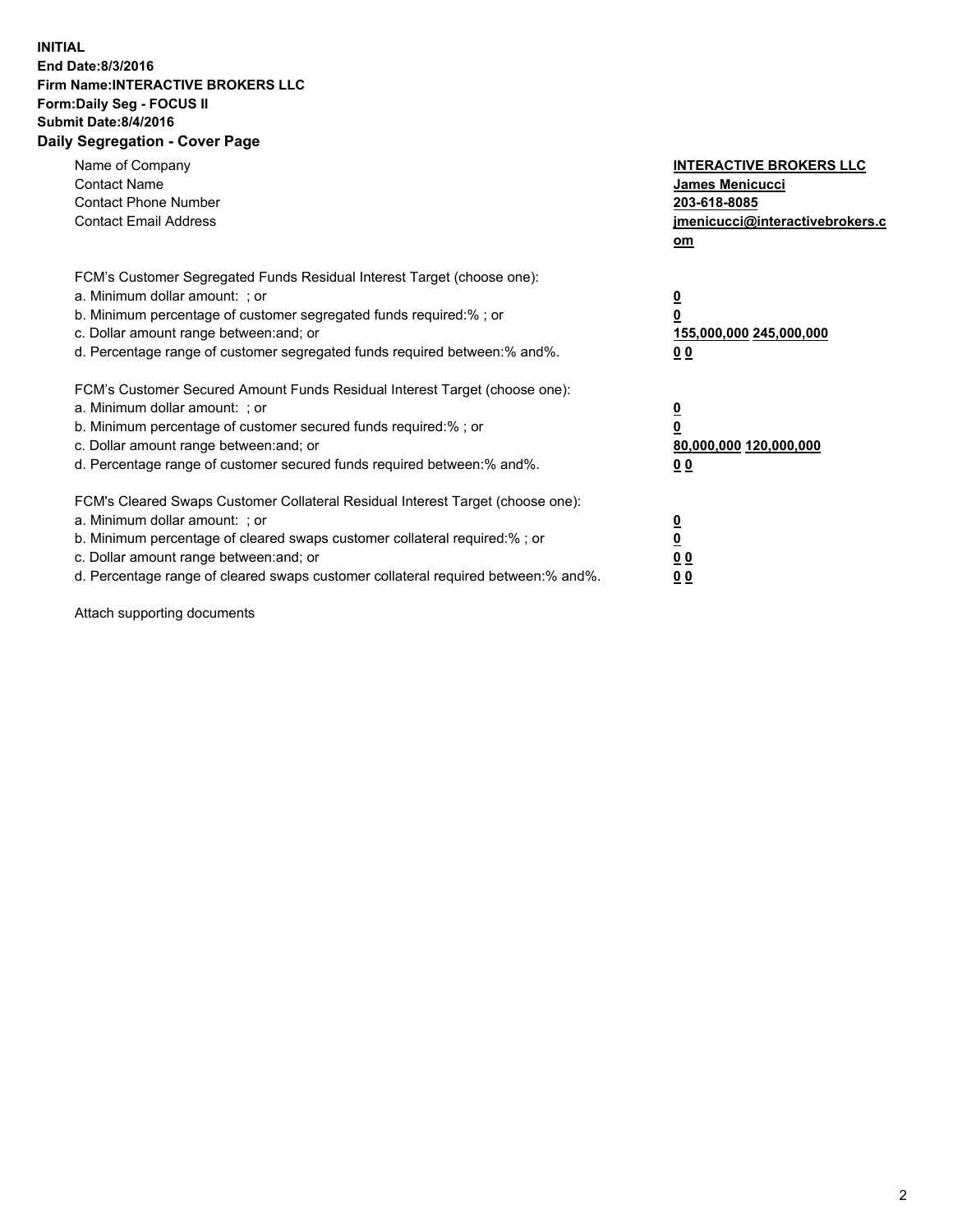## **INITIAL End Date:8/3/2016 Firm Name:INTERACTIVE BROKERS LLC Form:Daily Seg - FOCUS II Submit Date:8/4/2016 Daily Segregation - Secured Amounts**

|     | Foreign Futures and Foreign Options Secured Amounts                                         |                                  |
|-----|---------------------------------------------------------------------------------------------|----------------------------------|
|     | Amount required to be set aside pursuant to law, rule or regulation of a foreign            | $0$ [7305]                       |
|     | government or a rule of a self-regulatory organization authorized thereunder                |                                  |
| 1.  | Net ledger balance - Foreign Futures and Foreign Option Trading - All Customers             |                                  |
|     | A. Cash                                                                                     | 338,260,926 [7315]               |
|     | B. Securities (at market)                                                                   | $0$ [7317]                       |
| 2.  | Net unrealized profit (loss) in open futures contracts traded on a foreign board of trade   | 14,611,879 [7325]                |
| 3.  | Exchange traded options                                                                     |                                  |
|     | a. Market value of open option contracts purchased on a foreign board of trade              | 339,937 [7335]                   |
|     | b. Market value of open contracts granted (sold) on a foreign board of trade                | $-56,509$ [7337]                 |
| 4.  | Net equity (deficit) (add lines 1.2. and 3.)                                                | 353,156,233 [7345]               |
| 5.  | Account liquidating to a deficit and account with a debit balances - gross amount           | 57,355 [7351]                    |
|     | Less: amount offset by customer owned securities                                            | 0 [7352] 57,355 [7354]           |
| 6.  | Amount required to be set aside as the secured amount - Net Liquidating Equity              | 353,213,588 [7355]               |
|     | Method (add lines 4 and 5)                                                                  |                                  |
| 7.  | Greater of amount required to be set aside pursuant to foreign jurisdiction (above) or line | 353,213,588 [7360]               |
|     | 6.                                                                                          |                                  |
|     | FUNDS DEPOSITED IN SEPARATE REGULATION 30.7 ACCOUNTS                                        |                                  |
| 1.  | Cash in banks                                                                               |                                  |
|     | A. Banks located in the United States                                                       | $0$ [7500]                       |
|     | B. Other banks qualified under Regulation 30.7                                              | 0 [7520] 0 [7530]                |
| 2.  | Securities                                                                                  |                                  |
|     | A. In safekeeping with banks located in the United States                                   | 399,619,820 [7540]               |
|     | B. In safekeeping with other banks qualified under Regulation 30.7                          | 0 [7560] 399,619,820 [7570]      |
| 3.  | Equities with registered futures commission merchants                                       |                                  |
|     | A. Cash                                                                                     | $0$ [7580]                       |
|     | <b>B.</b> Securities                                                                        | $0$ [7590]                       |
|     | C. Unrealized gain (loss) on open futures contracts                                         | $0$ [7600]                       |
|     | D. Value of long option contracts                                                           | $0$ [7610]                       |
|     | E. Value of short option contracts                                                          | 0 [7615] 0 [7620]                |
| 4.  | Amounts held by clearing organizations of foreign boards of trade                           |                                  |
|     | A. Cash                                                                                     | $0$ [7640]                       |
|     | <b>B.</b> Securities                                                                        | $0$ [7650]                       |
|     | C. Amount due to (from) clearing organization - daily variation                             | $0$ [7660]                       |
|     | D. Value of long option contracts                                                           | $0$ [7670]                       |
|     | E. Value of short option contracts                                                          | 0 [7675] 0 [7680]                |
| 5.  | Amounts held by members of foreign boards of trade                                          |                                  |
|     | A. Cash                                                                                     | 77,911,417 [7700]                |
|     | <b>B.</b> Securities                                                                        | $0$ [7710]                       |
|     | C. Unrealized gain (loss) on open futures contracts                                         | 4,597,665 [7720]                 |
|     | D. Value of long option contracts                                                           | 339,928 [7730]                   |
|     | E. Value of short option contracts                                                          | -56,507 [7735] 82,792,503 [7740] |
| 6.  | Amounts with other depositories designated by a foreign board of trade                      | $0$ [7760]                       |
| 7.  | Segregated funds on hand                                                                    | $0$ [7765]                       |
| 8.  | Total funds in separate section 30.7 accounts                                               | 482,412,323 [7770]               |
| 9.  | Excess (deficiency) Set Aside for Secured Amount (subtract line 7 Secured Statement         | 129,198,735 [7380]               |
|     | Page 1 from Line 8)                                                                         |                                  |
| 10. | Management Target Amount for Excess funds in separate section 30.7 accounts                 | 80,000,000 [7780]                |
| 11. | Excess (deficiency) funds in separate 30.7 accounts over (under) Management Target          | 49,198,735 [7785]                |
|     |                                                                                             |                                  |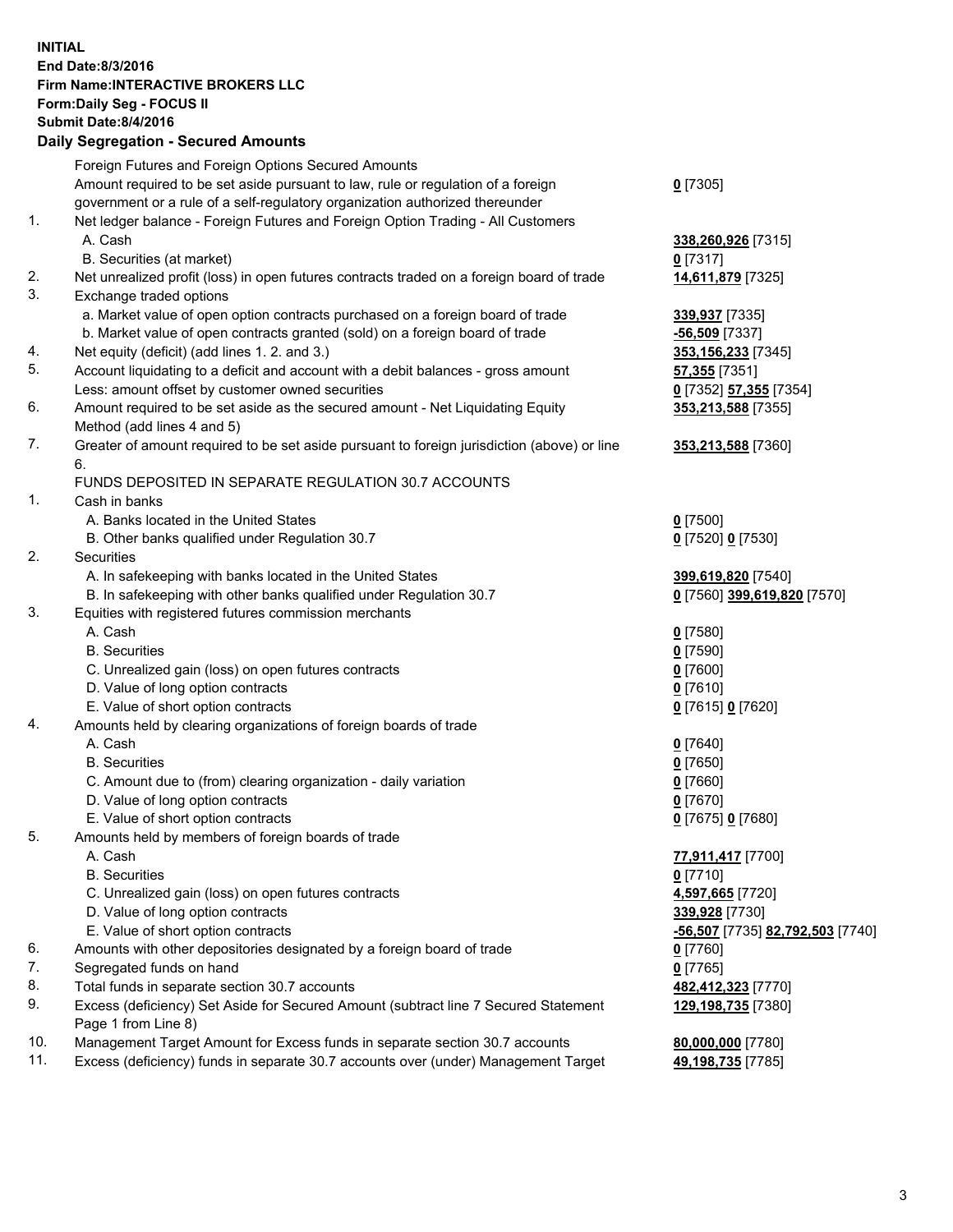**INITIAL End Date:8/3/2016 Firm Name:INTERACTIVE BROKERS LLC Form:Daily Seg - FOCUS II Submit Date:8/4/2016 Daily Segregation - Segregation Statement** SEGREGATION REQUIREMENTS(Section 4d(2) of the CEAct) 1. Net ledger balance A. Cash **3,065,035,652** [7010] B. Securities (at market) **0** [7020] 2. Net unrealized profit (loss) in open futures contracts traded on a contract market **-89,144,038** [7030] 3. Exchange traded options A. Add market value of open option contracts purchased on a contract market **163,286,197** [7032] B. Deduct market value of open option contracts granted (sold) on a contract market **-229,020,774** [7033] 4. Net equity (deficit) (add lines 1, 2 and 3) **2,910,157,037** [7040] 5. Accounts liquidating to a deficit and accounts with debit balances - gross amount **67,064** [7045] Less: amount offset by customer securities **0** [7047] **67,064** [7050] 6. Amount required to be segregated (add lines 4 and 5) **2,910,224,101** [7060] FUNDS IN SEGREGATED ACCOUNTS 7. Deposited in segregated funds bank accounts A. Cash **195,777,535** [7070] B. Securities representing investments of customers' funds (at market) **1,804,376,720** [7080] C. Securities held for particular customers or option customers in lieu of cash (at market) **0** [7090] 8. Margins on deposit with derivatives clearing organizations of contract markets A. Cash **27,486,911** [7100] B. Securities representing investments of customers' funds (at market) **1,179,694,250** [7110] C. Securities held for particular customers or option customers in lieu of cash (at market) **0** [7120] 9. Net settlement from (to) derivatives clearing organizations of contract markets **-2,512,764** [7130] 10. Exchange traded options A. Value of open long option contracts **163,277,055** [7132] B. Value of open short option contracts **-229,011,517** [7133] 11. Net equities with other FCMs A. Net liquidating equity **0** [7140] B. Securities representing investments of customers' funds (at market) **0** [7160] C. Securities held for particular customers or option customers in lieu of cash (at market) **0** [7170] 12. Segregated funds on hand **0** [7150] 13. Total amount in segregation (add lines 7 through 12) **3,139,088,190** [7180] 14. Excess (deficiency) funds in segregation (subtract line 6 from line 13) **228,864,089** [7190] 15. Management Target Amount for Excess funds in segregation **155,000,000** [7194]

16. Excess (deficiency) funds in segregation over (under) Management Target Amount Excess

**73,864,089** [7198]